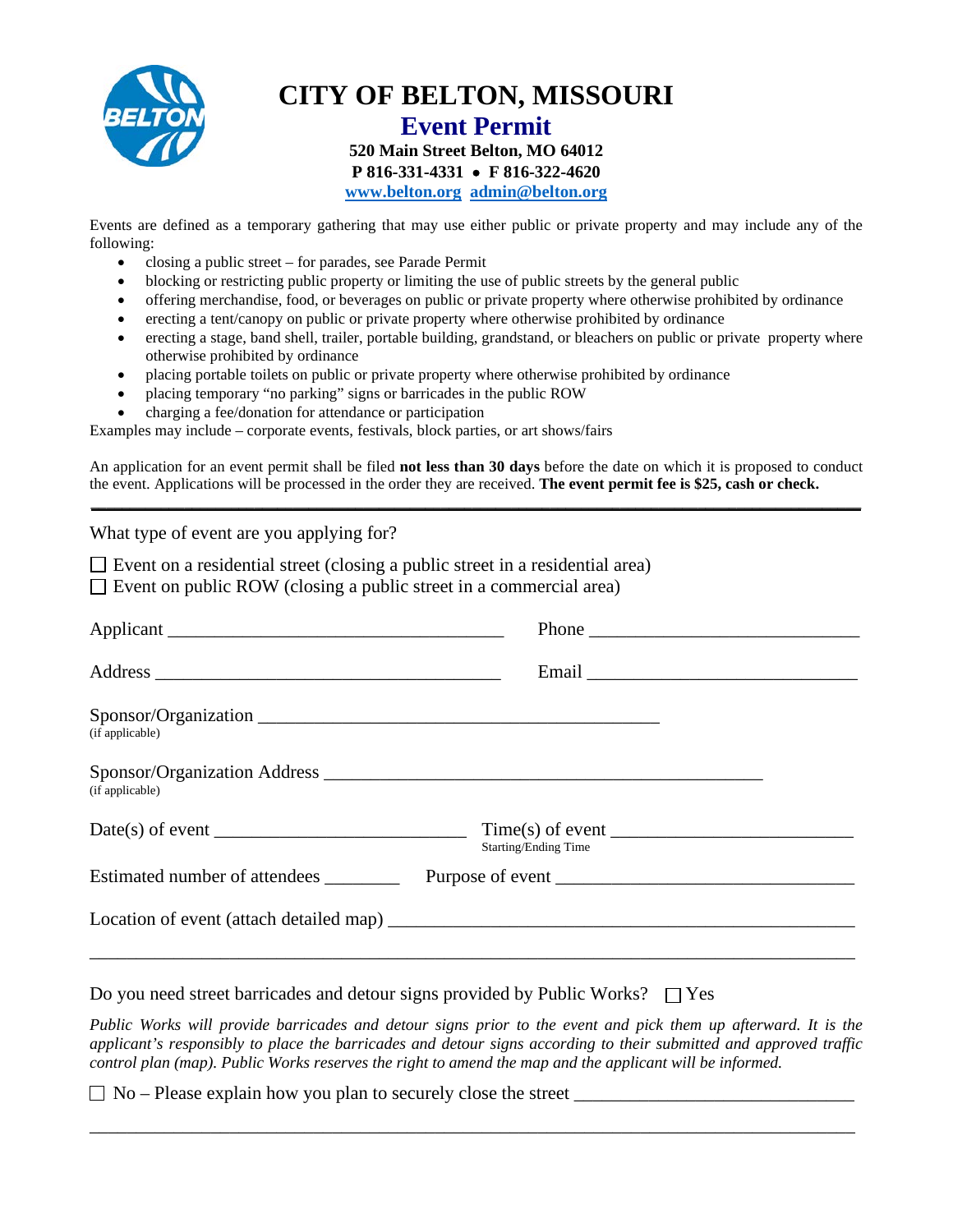## **Will you be using any of the following? Additional permits or licenses may be required.**

Please include on the detailed map the general location/set up of these items.

- Tents/Canopies \_\_\_\_ Personal pop-up tent/canopy \_\_\_\_ Commercial large tent/canopy
- $\Box$  Tables/Chairs
- $\Box$  Generator(s)
- $\Box$  Mobile Vendors (food trucks, retail vendors)
- $\Box$  Stage/Grandstand/Bleachers
- Loudspeaker/Amplified Sound/Musical Instruments (Band)/Radio
- $\Box$  Fireworks
- $\Box$  Carnival
- □ Bounce House/Inflatables
- $\Box$  Portable Toilets
- $\Box$  Dumpster
- □ Dispensing, Consuming, or Selling Alcoholic Beverages on public streets (other than in/on private residences)
- $\Box$  I will not be using any of the items listed above
- Please keep in mind, in an emergency, the fire department and other emergency personnel will still need access to the street(s). Please do not put anything in the street you can't move easily and quickly.
- $\triangleright$  Electrical cords may not be run across street. They can be run along the sidewalk, as long as they are secured to the ground (with tape or a rug) to ensure they will not be a trip hazard.
- $\triangleright$  Please see the attached city Noise Ordinance (Chapter 14, Article IV). Loud noises are not allowed between 10:00 pm to 7:00 am.
- Events may require additional licenses, permits, or approvals; liability coverage; and/or City partnership. Staff will contact the applicant about additional requirements.
- $\triangleright$  The applicant is responsible to pick up and properly dispose of any trash or litter.
- $\triangleright$  The applicant is responsible to utilize the attached Signature Sheet to contact the neighbors located on the street(s) and/or intersections being closed. The completed signature sheet should be returned at least 7 business days prior to the event. It can be emailed to [admin@belton.org](mailto:admin@belton.org) or brought by city hall. A super majority (2/3) of neighbors approving the event is required for city staff to approve the event. City staff reserves the right to amend the listing of neighbors and the applicant will be informed.

|                                                                                                | Signature of applicant | Date                                                          |                               |  |  |  |  |  |  |
|------------------------------------------------------------------------------------------------|------------------------|---------------------------------------------------------------|-------------------------------|--|--|--|--|--|--|
| Checklist of Items to Submit to admin@belton.org or bring by City Hall                         |                        |                                                               |                               |  |  |  |  |  |  |
| <b>Completed Event Permit Application</b>                                                      |                        |                                                               |                               |  |  |  |  |  |  |
|                                                                                                |                        |                                                               |                               |  |  |  |  |  |  |
| Detailed map showing where the barricades and detour signs will be placed                      |                        |                                                               |                               |  |  |  |  |  |  |
| \$25 permit fee, cash or check. Please make checks payable to the City of Belton.              |                        |                                                               |                               |  |  |  |  |  |  |
|                                                                                                |                        |                                                               |                               |  |  |  |  |  |  |
| <b>Office Use</b>                                                                              |                        |                                                               |                               |  |  |  |  |  |  |
|                                                                                                |                        | Date the completed Signature Sheet is required to be returned | 2/3 approval? $\Box Y \Box N$ |  |  |  |  |  |  |
| Additional permits or licenses have been issued                                                |                        | $\Box$ N/A                                                    |                               |  |  |  |  |  |  |
|                                                                                                |                        |                                                               |                               |  |  |  |  |  |  |
| This application is APPROVED / DENIED this $\qquad \qquad$ day of $\qquad \qquad .20 \qquad .$ |                        |                                                               |                               |  |  |  |  |  |  |
|                                                                                                |                        |                                                               |                               |  |  |  |  |  |  |
|                                                                                                |                        |                                                               |                               |  |  |  |  |  |  |
|                                                                                                |                        | <b>City Manager</b>                                           |                               |  |  |  |  |  |  |

Revised 3/2022 PD / Fire / Street / Engineering / Planning / Website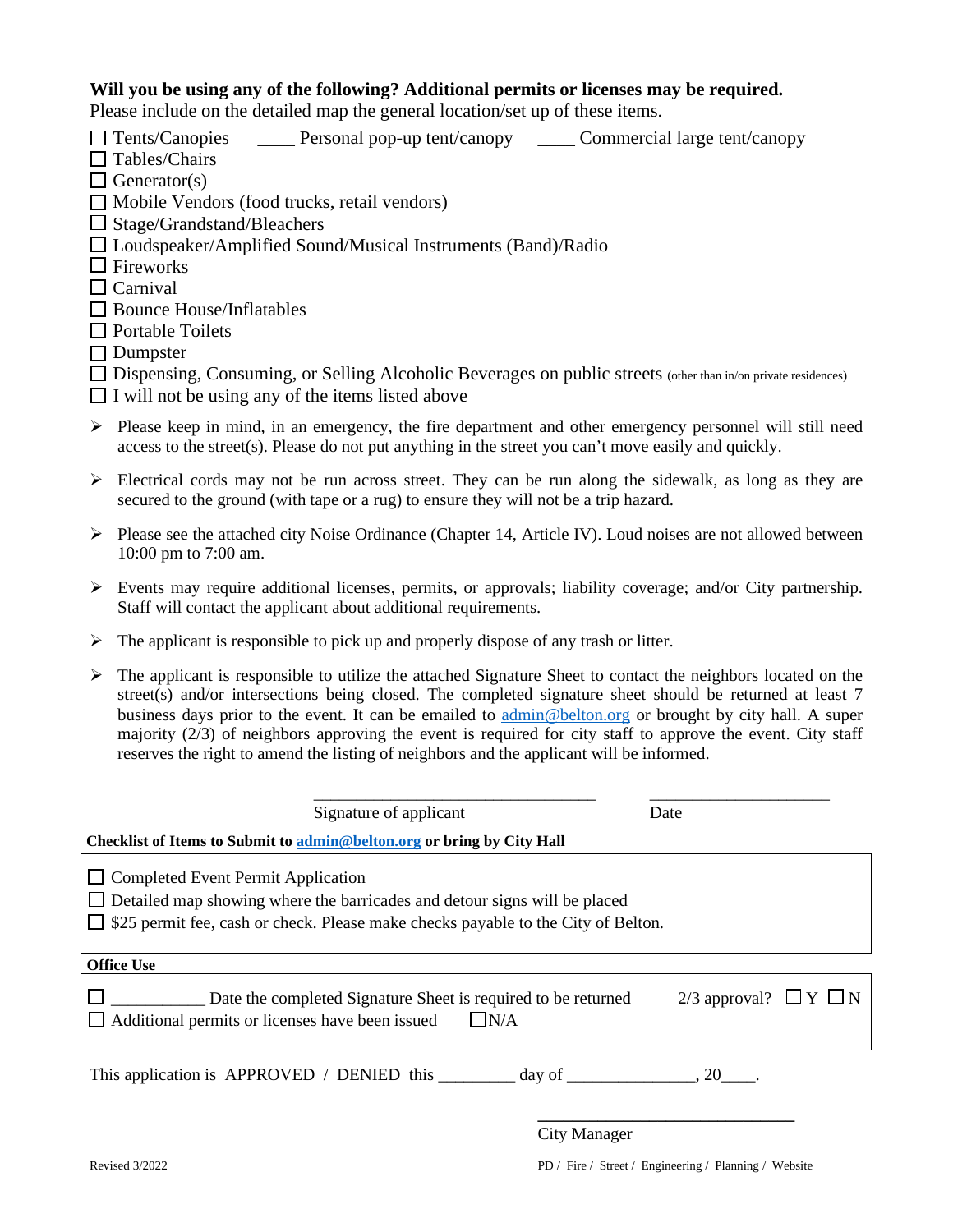

# **Signature Sheet for Neighbors**

The applicant is responsible to contact the neighbors located on the street(s) and/or intersections being closed. The completed signature sheet should be returned at least 7 business days prior to the event. It can be emailed to [admin@belton.org](mailto:admin@belton.org) or brought by city hall. A super majority (2/3) of neighbors approving the event is required for city staff to approve the event. City staff reserves the right to amend the listing of neighbors and the applicant will be informed. (use additional sheets as necessary)

|      |         |  | $Date(s)$ of Event $\_\_\_\_\_\_\_\_\_\_\_\_\_\_\_\_\_\_\_\_\_\_\_\_\_\_\_\_\_\_$ | Starting/Ending Time |                              |              |  |
|------|---------|--|-----------------------------------------------------------------------------------|----------------------|------------------------------|--------------|--|
|      |         |  |                                                                                   |                      |                              |              |  |
| Name | Address |  | Phone Number                                                                      | Signature            | Approve this<br>Event? $Y/N$ | Today's Date |  |
|      |         |  |                                                                                   |                      |                              |              |  |
|      |         |  |                                                                                   |                      |                              |              |  |
|      |         |  |                                                                                   |                      |                              |              |  |
|      |         |  |                                                                                   |                      |                              |              |  |
|      |         |  |                                                                                   |                      |                              |              |  |
|      |         |  |                                                                                   |                      |                              |              |  |
|      |         |  |                                                                                   |                      |                              |              |  |
|      |         |  |                                                                                   |                      |                              |              |  |
|      |         |  |                                                                                   |                      |                              |              |  |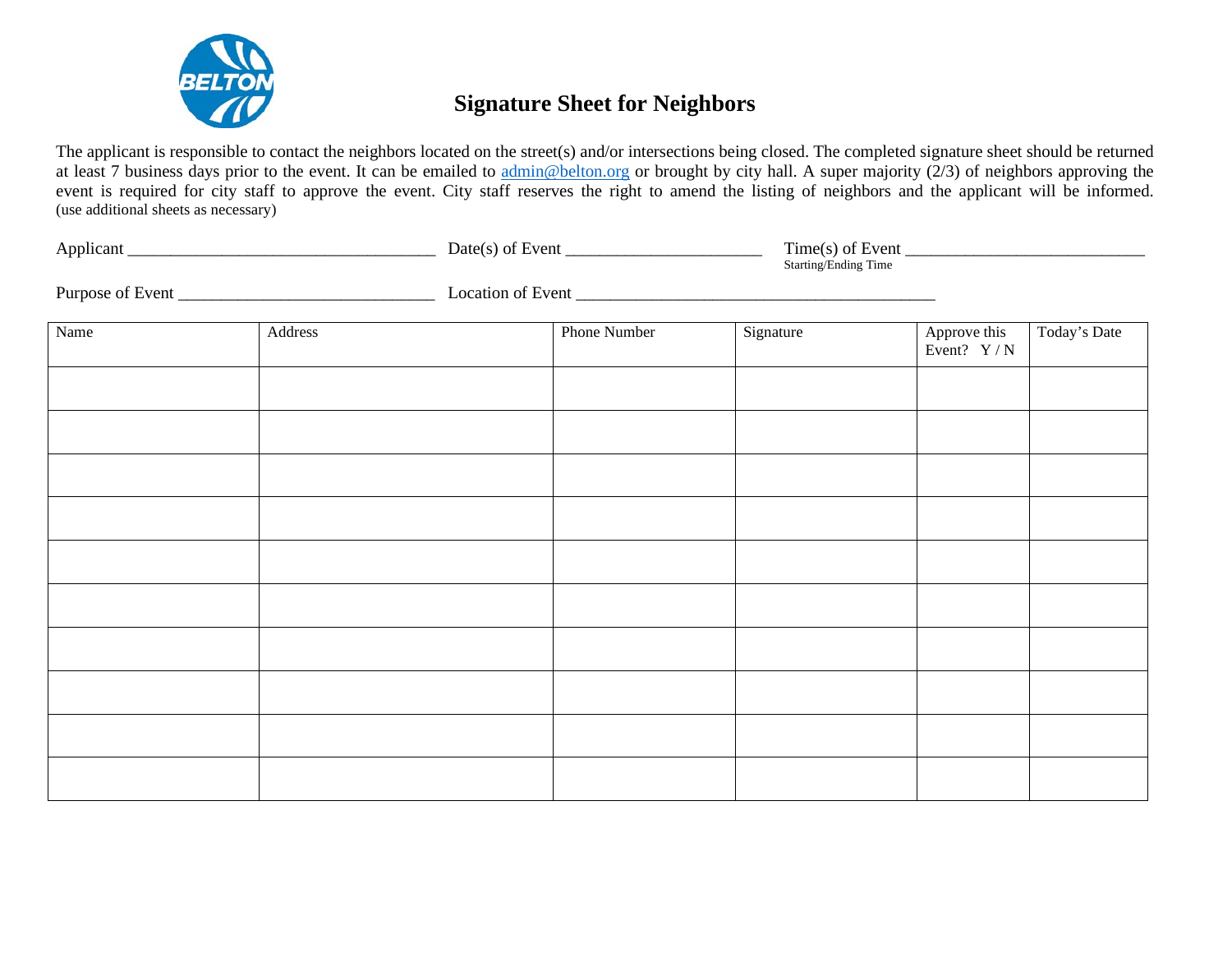# **BELTON CODE OF ORDINANCES Chapter 14 - NUISANCES ARTICLE IV. NOISE**

#### **Sec. 14-128. Definitions.**

The following words, terms and phrases, when used in this article, shall have the meanings ascribed to them in this section, except where the context clearly indicates a different meaning:

*Business district* means any of the zoning districts which is determined to be business by the city council.

*Construction* means any site preparation assembly, erection, repair, alteration, or similar action, including demolition, for or of public or private rights-of-way, structures, utilities, or similar property.

*Noise* means any sound which annoys or disturbs humans or which causes or tends to cause an adverse psychological or physiological effect on humans.

*Noise disturbance* means any sound which:

- (1) Endangers the safety or health of humans or animals;
- (2) Annoys or disturbs a reasonable person of normal sensitivities; or
- (3) Endangers or injures personal or real property.

*Noise-sensitive zone* means any area designated by this Code for the purpose of ensuring exceptional quiet. Noise-sensitive zones shall include the following:

- (1) Quiet zones.
- (2) Schools during operations.
- (3) Libraries during operations.
- (4) Churches.
- (5) Hospital.
- (6) Nursing homes.

*Real property boundary* means an imaginary line along the ground surface, and its vertical extension, which separates the real property owned by one person from that owned by another person, but not including intra-building real property divisions.

*Residential district* means any of the zoning districts determined to be residential by the city council.

*Sound-producing device* means a radio, compact disc player, television, tape player or recorder, phonograph, musical instrument or any other similar sound-producing instrument or device.

(Code 1976, § 15-166; Ord. No. 00-2681, § 1, 2-25-2000)

#### **Sec. 14-129. Noise disturbances prohibited.**

(a) The creating of any unreasonably loud, disturbing and unnecessary noise within the city is hereby prohibited.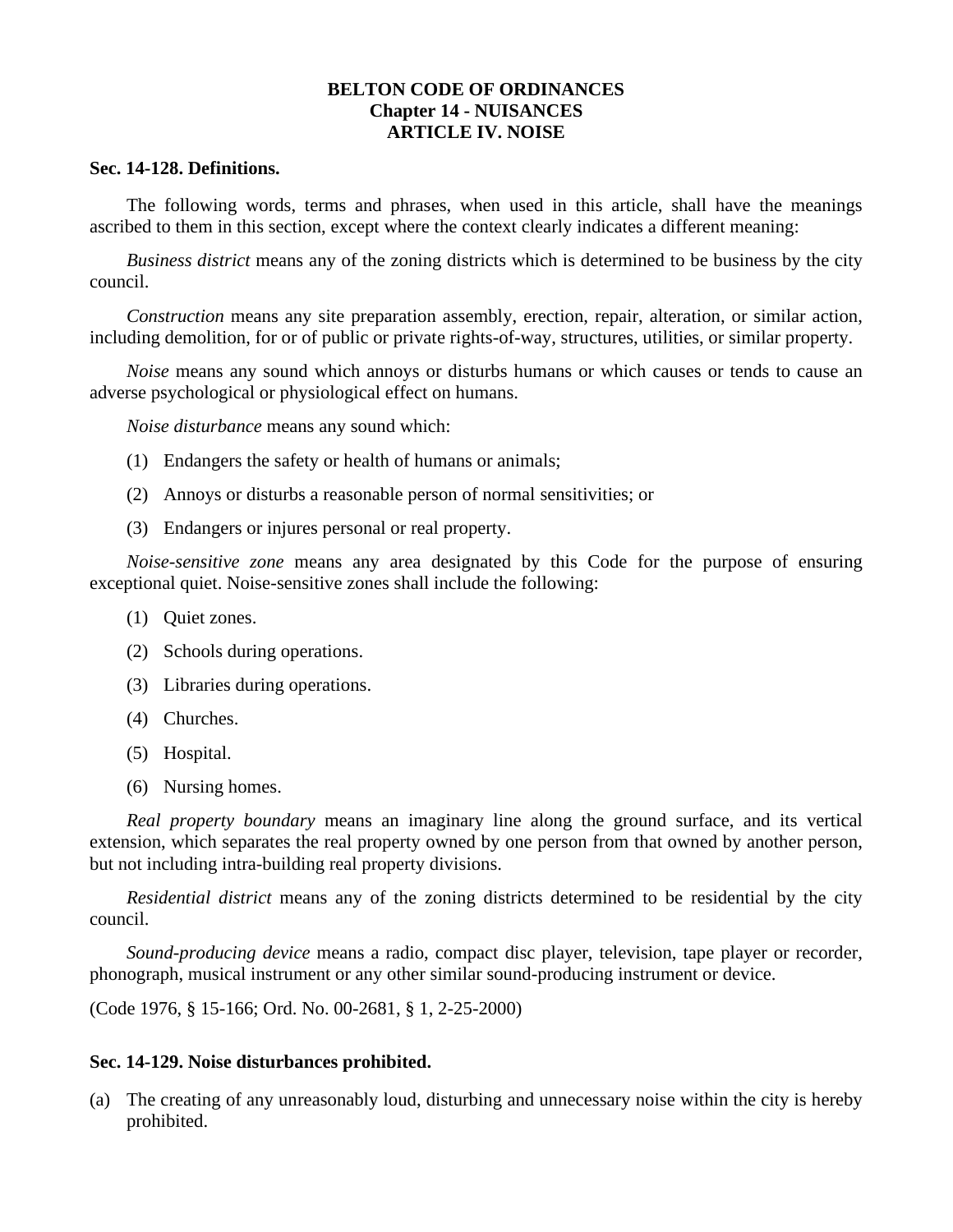- (b) Noise of such character, intensity or duration as to be detrimental to the life or health of any individual or which results in disturbance of the public peace and welfare is prohibited.
- (c) No person shall make, continue, or cause to be made or continued, any noise disturbance, except when necessary in performance of construction work.
- (d) Noncommercial public speaking and public assembly activities conducted on any public space or public right-of-way shall not be considered a violation of this section.
- (e) Any operator of any ambulance or fire truck and any officer of the law while engaged in necessary public business or any operator of any vehicle of the city while engaged in necessary public business shall be exempted from the terms and prohibitions contained in this article.

(Code 1976, § 15-167; Ord. No. 00-2681, § 2, 2-25-2000)

### **Sec. 14-130. Specific prohibitions.**

The following acts, among others, are declared to be violations of this article. This enumeration shall not be deemed to be exclusive:

- (1) *Animals and birds.* Owning, keeping or harboring any animal or bird which frequently or for continued duration, howls, barks, meows, squawks or makes other sounds which create a noise disturbance across a residential real property boundary, or within a noise-sensitive zone. This provision shall not apply to the keeping or maintaining of livestock more than 75 feet from the nearest residential dwelling.
- (2) *Power tools.* Operating or permitting the operation of any mechanically or electrically powered saw, drill, sander, grinder, lawn or garden tool, paint sprayer, or similar device used outdoors in residential areas between the hours of 10:00 p.m. and 6:00 a.m. so as to cause a noise disturbance across a residential real property boundary.
- (3) *Firearms and similar devices.* The use or firing of firearms, guns or similar devices which creates a sound which causes a noise disturbance across a real property boundary or on a public space or right-of-way.
- (4) *Loading and unloading.* Loading, unloading, opening, closing or other handling of boxes, crates, containers, building materials, garbage cans, or other objects between the hours of 10:00 p.m. and 7:00 a.m. in such manner as to cause a noise disturbance across a residential real property boundary or within a noise-sensitive zone, except when necessary in the performance of construction work.
- (5) *Loudspeakers/public address systems.*
	- a. Using or operating for any noncommercial purpose any loudspeaker, public address system, or similar device between the hours of 10:00 p.m. and 7:00 a.m. such that the sound therefrom creates a noise disturbance across a residential real property boundary or within a noise-sensitive zone.
	- b. Using or operating for any commercial purpose any loud speaker, public address system, or similar device such that the sound therefrom creates a noise disturbance across a real property boundary or within a noise-sensitive zone, or between the hours of 10:00 p.m. and 7:00 a.m. on a public right-of-way or public space.
- (6) *Noise-sensitive zones.* Creating or causing the creation of any sound within any noisesensitive zone so as to disturb or disrupt the activities normally conducted within the zone, provided that signs are prominently displayed indicating the presence of the zone.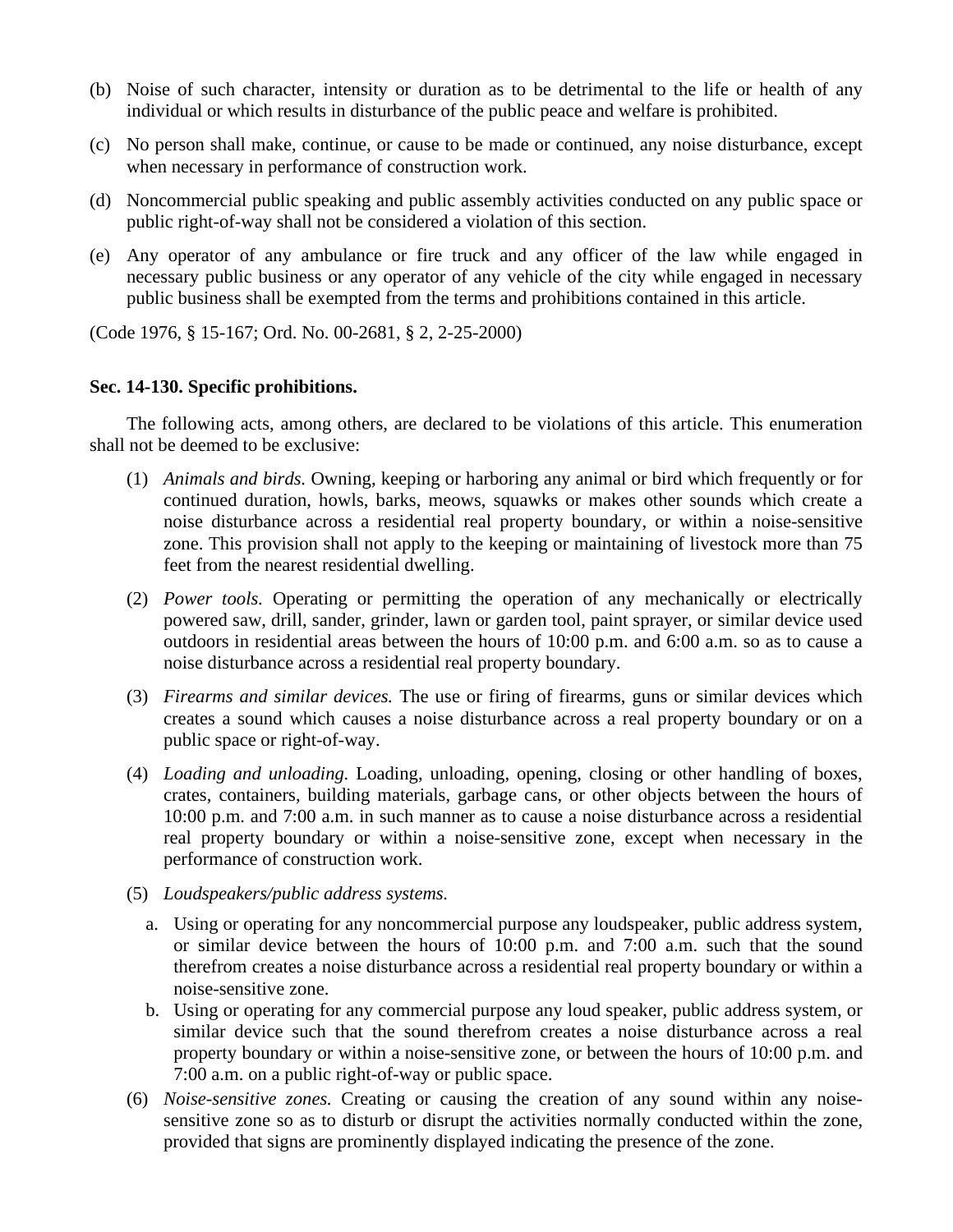(7) *Places of public entertainment.* Operating, playing or permitting the operation or playing of any radio, television, drum, musical instrument, sound amplifier or similar device which produces, reproduces or amplifies sound at a level greater than 85 dBa as read by the slow response on a sound level meter at any point which is normally occupied by a customer in any place of public entertainment with a seating capacity of less than 500 persons, unless a conspicuous and legible sign is located outside such place near each public entrance stating:

"WARNING: SOUND LEVELS WITHIN MAY CAUSE PERMANENT HEARING IMPAIRMENT."

- (8) *Powered model vehicles and aircraft.* Operating or permitting the operation of powered model vehicles or model aircraft so as to create a noise disturbance across a residential real property boundary, in a public space, or within a noise-sensitive zone between the hours of 10:00 p.m. and 7:00 a.m. the following day.
- (9) *Radios, television sets, musical instruments and similar devices.* Operating, playing or permitting the operation or playing of any radio, television, phonograph, tape player, or recorder, compact disc player, drum, musical instrument, sound amplifier, which produces, reproduces, or amplifies sound in the following circumstances:
	- a. Between the hours of 10:00 p.m. and 7:00 a.m. in such manner as to create a noise disturbance across a real property boundary or within a noise-sensitive zone.
	- b. In a manner which creates a noise disturbance at a greater distance than 50 feet from such device or in a public right-of-way or public space. The operation of any such device between 10:00 p.m. and 7:00 a.m. within a public right-of-way or public space shall be prima facie evidence of a violation.
	- c. In such manner as to create a noise disturbance to any person other than the operator of the device when operated by any passenger on a common carrier.
	- d. This subsection shall not apply to noncommercial spoken language.
	- e. This subsection shall not apply to activities sponsored by public or private schools, churches, or the city.
- (10) *Construction in residential districts.* The erection (including excavation), demolition, alteration or repair of any building and the excavation of streets and highways in any residential district or section, other than between the hours of 6:00 a.m. and 8:00 p.m. on weekdays, except in the case of urgent necessity in the interest of public health and safety, and then only with a permit from the building inspector, which permit may be granted for a period of 30 days while the emergency continues. If the building inspector should determine that the public health and safety will not be impaired by the erection, demolition, alteration or repair of any building or the excavation of streets between 8:00 p.m. and 6:00 a.m., and if he or she shall further determine that loss or inconvenience would result to any party in interest, he or she may grant permission for such work to be done between the hours of 8:00 p.m. and 6:00 a.m.; provided, however, that this subsection shall not apply to excavations or repairs of bridges, streets, highways, or utilities by or on behalf of the city, the county, or the state during the nighttime when public welfare and convenience renders it impractical to perform such work during the day.
- (11) *Horns or signaling devices.* The sounding of any horns or signal device on any automobile, motorcycle, bus or other vehicle for a prolonged, unnecessary and unreasonable period of time.
- (12) *Noisy vehicles.* The use of any automobile, motorcycle, or other vehicle so out of repair, so loaded or in such operating condition as to create loud and unnecessary grating, grinding, rattling or other noise.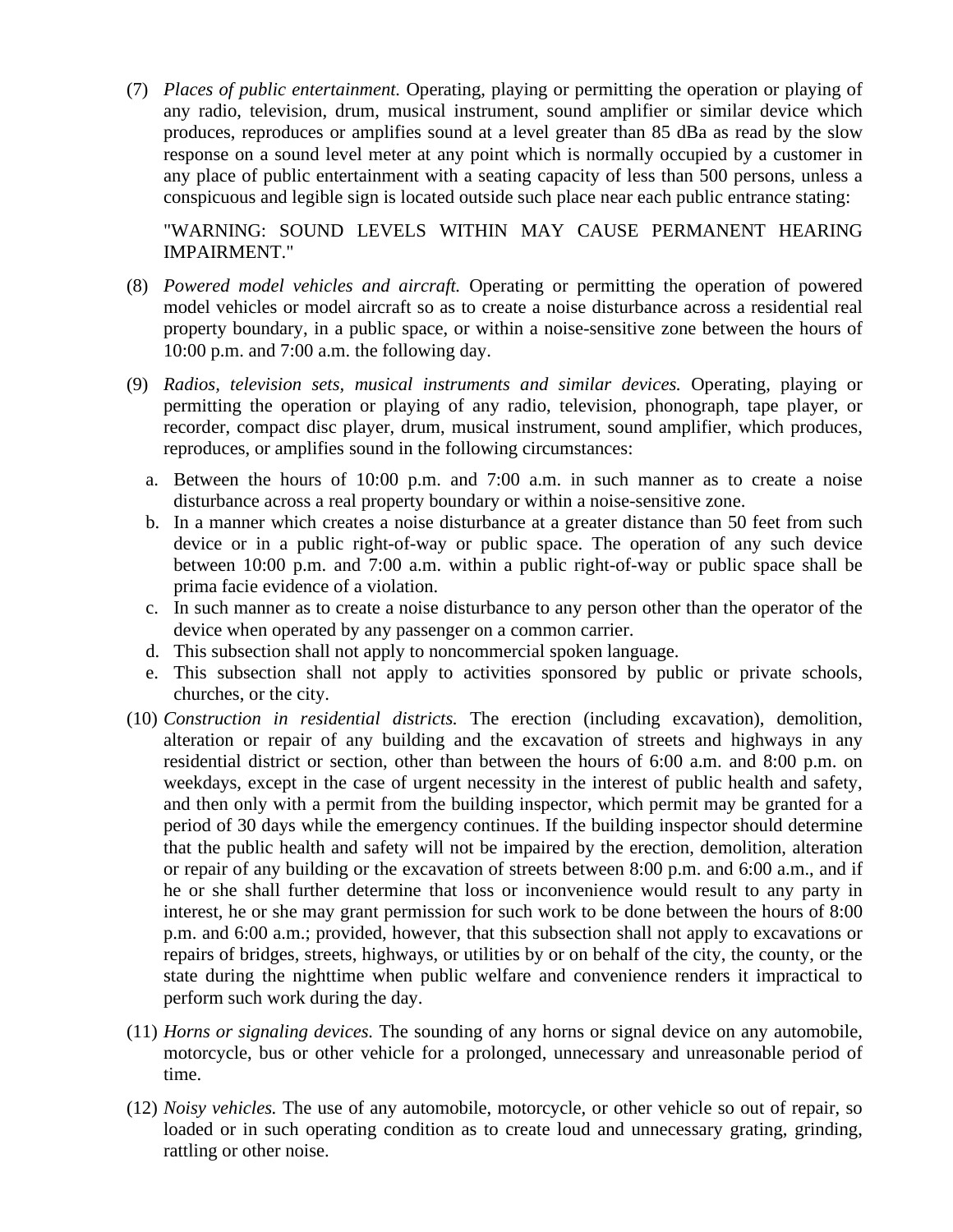(13) *Engine exhausts.* The discharge into the air of the exhaust from any steam engine, internal combustion engine, motor vehicle or boat engine, except through a muffler or other device which will effectively prevent loud or explosive noises therefrom.

(Code 1976, § 15-168; Ord. No. 00-2681, § 3, 2-25-2000; Ord. No. 2007-3329, §§ 4—7, 4-10-2007)

#### **Sec. 14-131. Loud sound amplification in vehicles prohibited.**

- (a) No person operating or occupying a motor vehicle on a street, highway, alley, parking lot or driveway between the hours of 9:00 p.m. and 8:00 a.m. shall operate or permit the operation of any sound amplification system from within the vehicle so that the sound is plainly audible at a distance of 50 or more feet from the vehicle.
- (b) Sound amplification system means any radio, tape player, compact disc player, loud speaker or other electronic device used for the amplification of sound.
- (c) Plainly audible means any sound produced by a sound amplification system from within the vehicle, which clearly can be heard at a distance of 50 feet or more. Measurement standards shall be by the auditory senses, based upon direct line of site. Words or phrases need not be discernible and bass reverberations are included. The motor vehicle may be stopped, standing, parked or moving on a street, highway, alley, parking lot or driveway.
- (d) It is an affirmative defense to a charge under this section that the operator was not otherwise prohibited by law from operating the sound amplification system, and that any of the following apply:
	- (1) The system was being operated to request medical or vehicular assistance or to warn of a hazardous road condition;
	- (2) The vehicle was an emergency or public safety vehicle;
	- (3) The vehicle was owned and operated by the city, or a gas, electric, communications or refuse company;
	- (4) The system was used for the purpose of giving instructions, directions, talks, addresses, lectures or transmitting music to any persons or assemblages of persons in compliance with ordinances of the city; or
	- (5) The vehicle was used in authorized public activities, such as parades, fireworks, sports events, musical productions, and other activities which have the approval of the department of the city authorized to grant such approval.
- (e) This section shall not apply to activities sponsored by public or private schools, churches, or the city.

(Code 1976, § 15-169; Ord. No. 00-2681, § 4, 2-25-2000)

#### **Sec. 14-132. Refuse collection vehicles.**

No person shall on or after the effective date of the ordinance from which this article is derived:

- (1) Operate or permit the operating of any compacting mechanism of any motor vehicle which compacts refuse between the hours of 8:00 p.m. and 7:00 a.m. in a residential area or noisesensitive zone or within 500 feet of either.
- (2) Collect refuse with a refuse collection vehicle between the hours of 8:00 p.m. and 7:00 a.m. in a residential area or noise-sensitive zone, or within 500 feet of either.